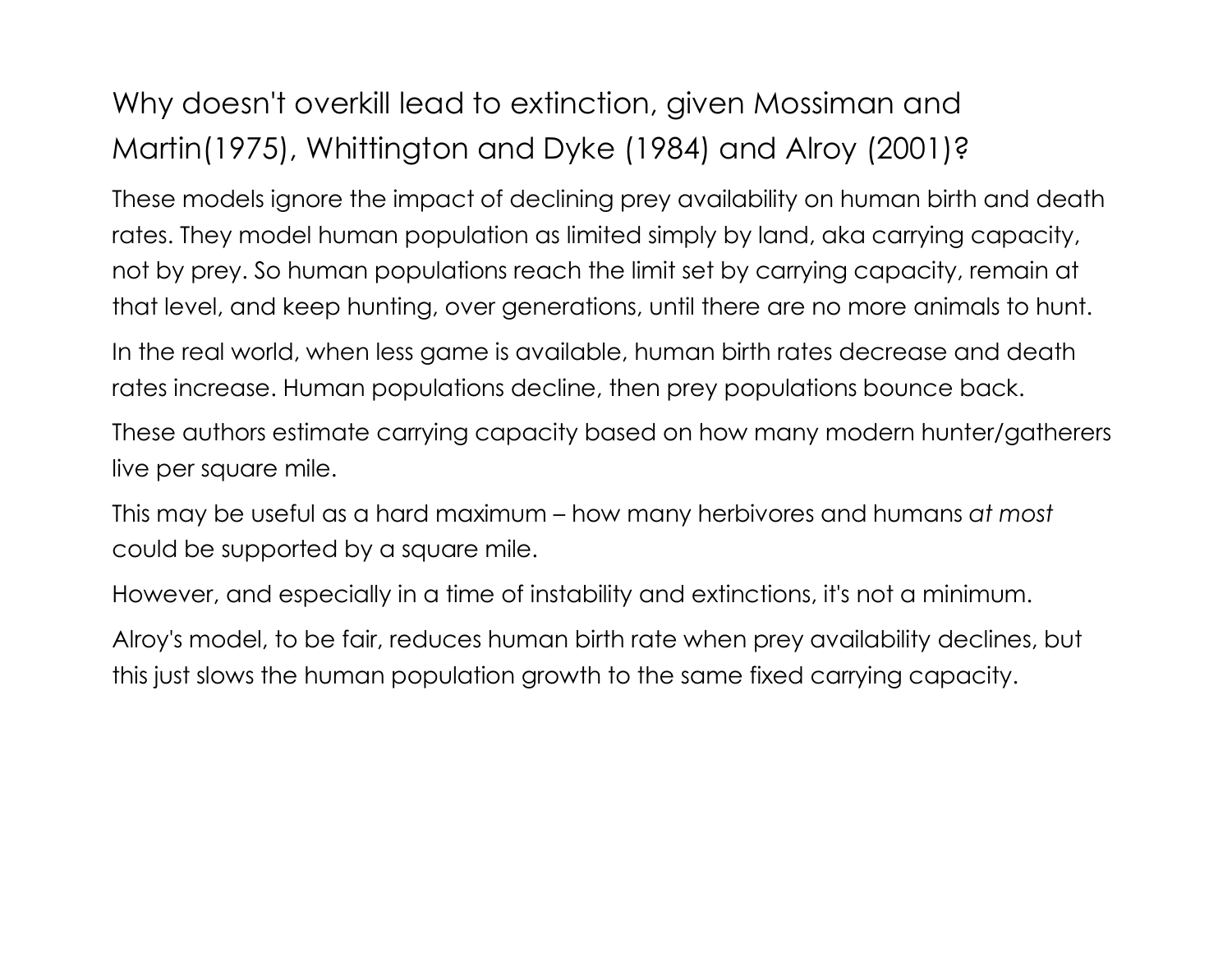## Vegetation change and Clovis – Cause of extinctions or *Effect* of Boom/Bust?

The shift in vegetation (plaid to striped as per Guthrie) that is unique to the time-period is generally considered to be a *cause* of extinctions.

The model suggests, instead, that it may be an effect of the herbivore boom/bust. As herbivore populations are released from predator control, they overgraze and over browse. Proboscideans knock over trees (like elephants in Africa), creating grassland out of mixed grass/woodland.

The shift would also have reduced the amount of vegetation available for humans. That reduction, combined with herbivore boom, may have led to Clovis.

## Might stressed Carnivores have become "man-eaters", and might humans then have retaliated?

In Africa, at the turn of the 19<sup>th</sup> century, when rinderpest (introduced by European cattle) killed herbivores, lions had less prey so became 'man-eaters'. (See H. Rider Haggard)

Next steps: This curve is problematical – talk to me about why.